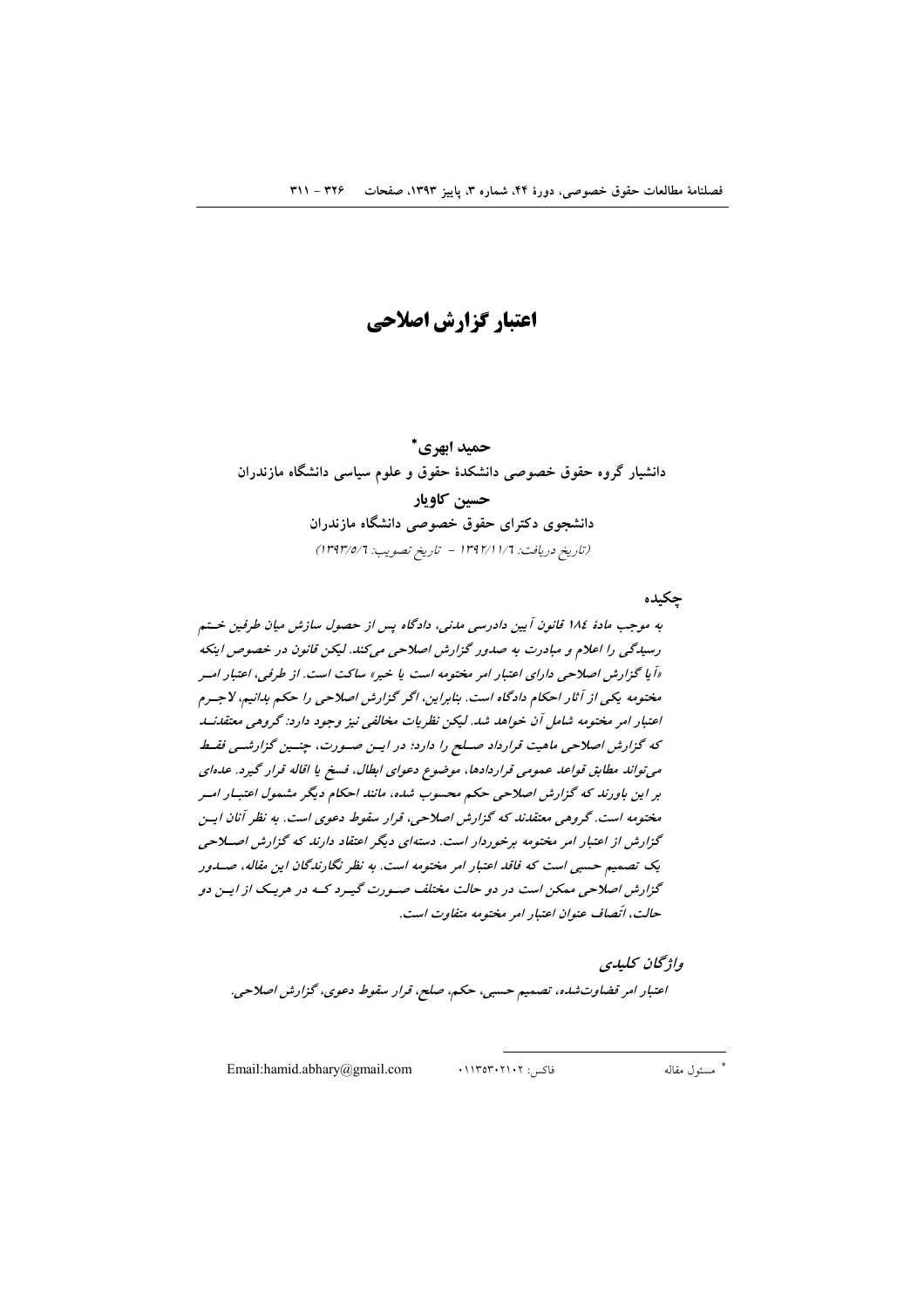### ١. طرح بحث

مطابق بند ٦ مادهٔ ٨٤ ق.آ.د.م، چنانچه دعوای طرحشده از نظر وحدت موضوع سابقاً میان همان اشخاص یا اشخاصی که اصحاب دعوا قائمهقام آنان هـستند، رسـیدگی شـده و نـسبت بــه اَن حکم قطعی صادر شده باشد، دادگاه دوباره وارد رسیدگی مـاهوی نخواهــد شــد و بــر اســاس قاعدهٔ اعتبار امر قضاوتشده باید نسبت به صدور قرار ردّ دعوا اقدام کند.

اعتبار قضیهٔ محکومٌبه از آثار احکام دادگاهها عبارت است از امـوری کـه در حکـم دادگــاه اخبار شده و حقـوقی کـه در آن تـصدیق گردیـده، ثابـت و تغییرناپــذیر اسـت؛ حتـی دادگـاه صادرکنندهٔ حکم نمی تواند از آن عدول کند، مگر اینکه قانون بهصراحت [از راه شکایت عادی يا فوقالعاده] اجازه داده باشد (متين دفتري، ١٣٨١، ج١، ص٩٥). قاعدة اعتبــار امــر مختومــه يــا قاعــدة اعتبار امر قضاوتشده` یکی از قواعد بنیادین دادرسی است. اهمیت این قاعده تا آنجاست کـه عدهای آن را در کنار اصل رعایت حقـوق دفـاعی یکـی از دو مبنـای اجـرای درسـت عـدالت می دانند (نک: غمامی و محسنی، ۱۳۹۰، ص۱۷۷؛ افتخـار جهرمـی و شـهبازی:یـا، ۱۳۸۳، ص۲۸-۲۷). مبنــا و اســاس اعتبار امر قضاوتشده را از نظر ضرورتهای اجتماعی مے تبوان در دو هـدف خلاصــه کـرد: جلوگیری از تجدید دعاوی و احتراز از صدور احکام متعـارض (نـک: کاتوزیـان، ١٣٨٦، ص٤٥-٤٣). علمای حقوق در این عقیده متفقاند که نفع اجتمـاعی اقتـضا دارد آرای محـاکم در خـصوص دعاوی طرح شده نزد آنها، نمایانکنندهٔ حقیقت باشد. در قوانین برای حکمی که در یک مرحله صادر می شود، شکایت در مرحلهٔ دیگری پیشبینی شده است؛ ولی وقتی این مراحل طی شـد، احکام دادگاه از هرگونه تعرضی باید مصون باشند. بنابراین، مقصود از آنکه تصمیمات قــضایی دارای اعتبار امر مختومه می باشند، این است که طرفین یک دعوای مختومه نمــی تواننــد دوبــاره نسبت به آنچه دربارهٔ آن قضاوت قطعی انجام شده است، تجدید دعـوی کننـد. بنـابرایـن، امـر مختومه قضایی دارای دو خاصیت است:

اول، خاصیّت منفی. محکومٌعلیه نمیتواند دعوای جدیدی برای بهدست آوردن مستقیم یـا غیر مستقیم چیزی اقامه کند که بار اول نسبت به آن بی حق شناخته شده است.

**دوم، خاصیّت مثبت**. شخصی که حقش بهوسیلهٔ یک تصمیم قضایی برقرار شده اسـت، از تمام مزایایی که به آن تعلق میگیرد میتواند استفاده کند؛ بهویژه اینکه اگر بعدها دعوایی میـان همان اشخاص و به همان دلیل واقع شود، چنین دعوایی مـسموع نخواهــد بــود (حلعتبـری، ۱۳۵۰،  $(2-\zeta)$ .

اعتبار امر قضاوتشده از اوصاف تصمیمات قضایی است. تصمیمی که دادگاه در راه تمیـز حق می گیرد و با آن اختلاف را فیصله میدهد بی تردید از اعتبار امر مختومه برخوردار است.

1. autorité de la chose jugée ( $Fr$ ); Collateral Estoppel Doctrine ( $En$ ).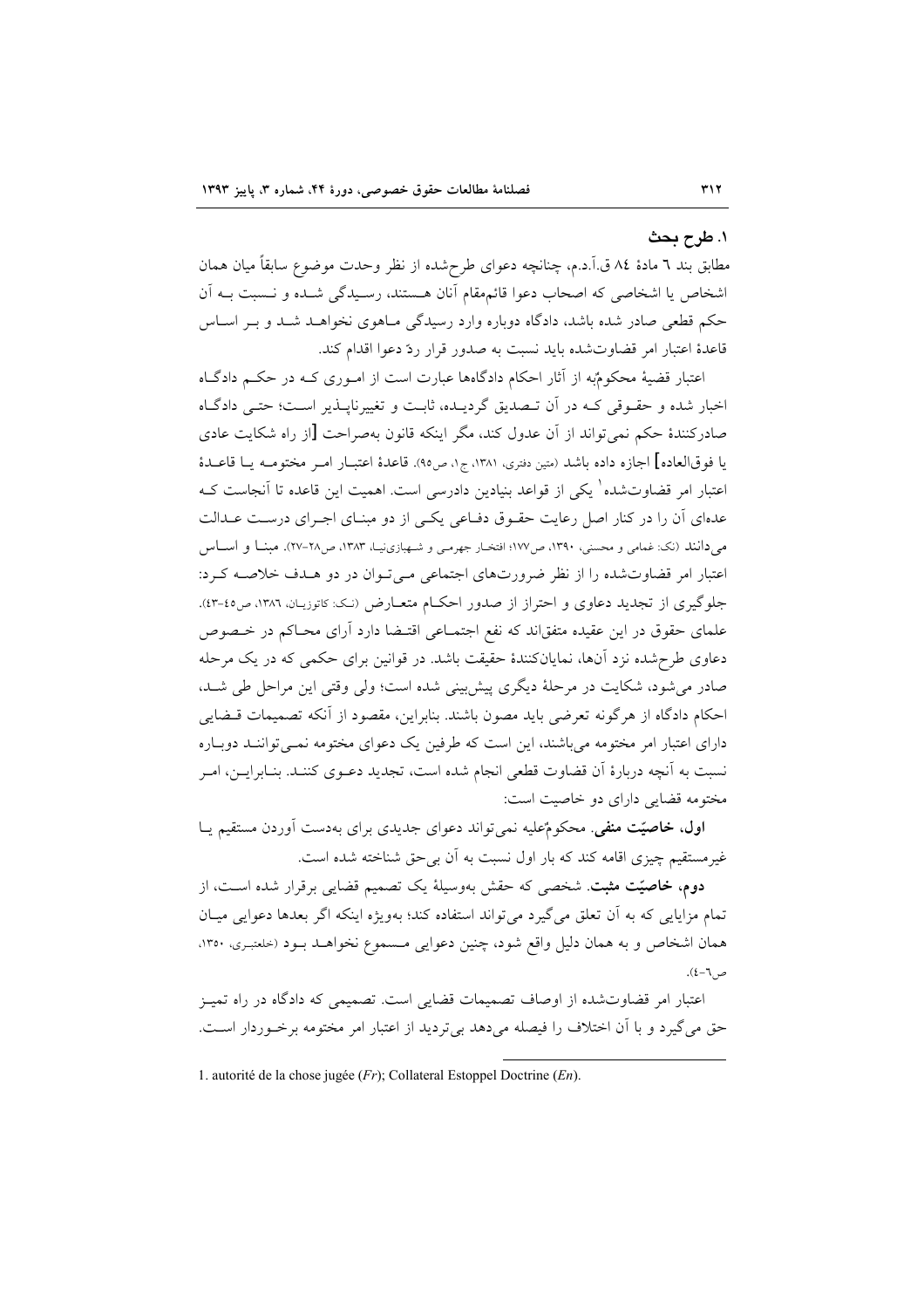یکی از حقوقدانان معتقد است: «رابطهٔ این تصمیم و اعتبار یادشده بهگونهای است که می توان آن دو را لازم و ملزوم یکدیگر دانست» (کاتوزیان. ۱۳۸۶، ص۱۰۵). پس اعتبار امر مختومه بدون هیچ اختلاف نظری در خصوص احکام دادگاهها جاری است. اما دربارهٔ قرارها، هرچند بنـد ٦ مـادهٔ ٨٤ از آن سخن نگفته است، ليكن برخي حقوقدانان معتقدند كه از اين مسامحهٔ در تعبير نبايــد استفاده کرد که به نظر قانونگذار ما، قرارهای قطعی دادگـاه از اعتبـار امـر مختـوم برخـوردار نمی شوند (نک: کاتوزیان، ۱۳۸٦، ص۱۰۵). در مقابل عدمای دیگر معتقدند که علـیالاصـول قرارهـای قاطع، اعتبار امر مختومه را ندارد (نک: ابهـري، ۱۳۹۱؛ حـسیني، ۱۳۸۹، ج۱، ص٥٦؛ مهـاجري، ۱۳۹۱، ص٢٤٠) ْ. فارغ از این اختلافنظرها که تحلیل آن مجالی دیگر می طلبد، هدف این پژوهش آن است ک به این پرسش پاسخ دهد که گزارش اصلاحی چه اعتباری دارد و آیا گزارش یادشده که دادگاه مطابق مادهٔ ١٨٤ ق.آ.د.م. مبادرت به صدور آن می نماید، مشمول ایراد امر مختومه خواهـد شـد يا خير؟ اما پيش از ورود به ميدان اختلاف نظريات، لازم است مفهوم گزارش اصلاحي دانــسته شو د.

# ۲. مفهوم گزارش اصلاحی

در هر مرحله از دادرسی مدنی، طرفین میتوانند دعوای خود را از طریق سازش خاتمـه دهنـد (مادهٔ ۱۷۸ ق.آ.د.م). دادگاه پس از حصول سازش میان طرفین رسیدگی را ختم، و بـه صــدور گزارشی به نام «گزارش اصلاحی» مبادرت می کند. مفاد این سـازشiامـه نـسبت بـه طـرفین و وراث و قائمهقام قانونی آنها نافذ و معتبر است و مانند احکام دادگاهها بهاجرا گذاشته می شود (مادة ١٨٤ ق.آ.د.م؛ همچنين ر.ک. مادة ٢٥ قانون شوراهاي حلِّ اختلاف).

با جمع مواد مبحث اول و دوم از فصل نهم از باب ســوم ق.آ.د.م (مــواد ۱۹۳–۱۷۸) و نيــز قانون شوراهای حل اختلاف (مواد ۸ و ۲۵ و ۳۰) ملاحظه میشود که صدور گزارش اصلاحی در دو حالت ممکن است:

۱. هرچند در میان همین حقوقدانان، گروهی معتقدند که از بین قرارهای قاطع فقط قرار سقوط دعوا اعتبار امر مختومه را دارد (مهاجری، ۱۳۹۱، ص۲٤۰؛ حسینی، ۱۳۸۹، ج۱، ص۲٥٦) و برخی دیگر معتقدند هیچ قراری حتی قرار سـقوط دعــوی اعتبــار امر مختوم را ندارد (ابهري، ١٣٩١). آنچه از توجه به بند ٦ مادهٔ ٨٤ استنباط مي شود اين است كه اگر در دعوايي حكـم قطعـي صادر شده باشد، آن دعوا از اعتبار امر مختومه برخوردار است و دوباره نمیٍتوان دعوای یادشده را مطرح کرد. لـیکن چنانچـه در دعوا قرار صادر شده باشد، دعوا از امر مختومه برخوردار نیست و مـیتـوان دوبـاره دعـوا را مطـرح کـرد. از ایــن حیـث قانونگذار تفاوتی میان قرارها قائل نشده است. رویهٔ محاکم نیز برای قرارها اعتبار امر مختومه قائـل نیـست. بــرای نمونــه، در پروندهای، با ایراد شکلی مطروحه از سوی وکیل خوانده در جلسهٔ اول دادرسی، قرار ردّ دعوی صادر شـده اسـت. آن دعــوی دوباره طرح شده و باز دارای ایراد شکلی بوده و دادگاه مجدداً قرار ردّ دعوی صـادر کـرده اسـت (نـک: ابهـری، ۱۳۹۱، ج۲، ص ١٦٧).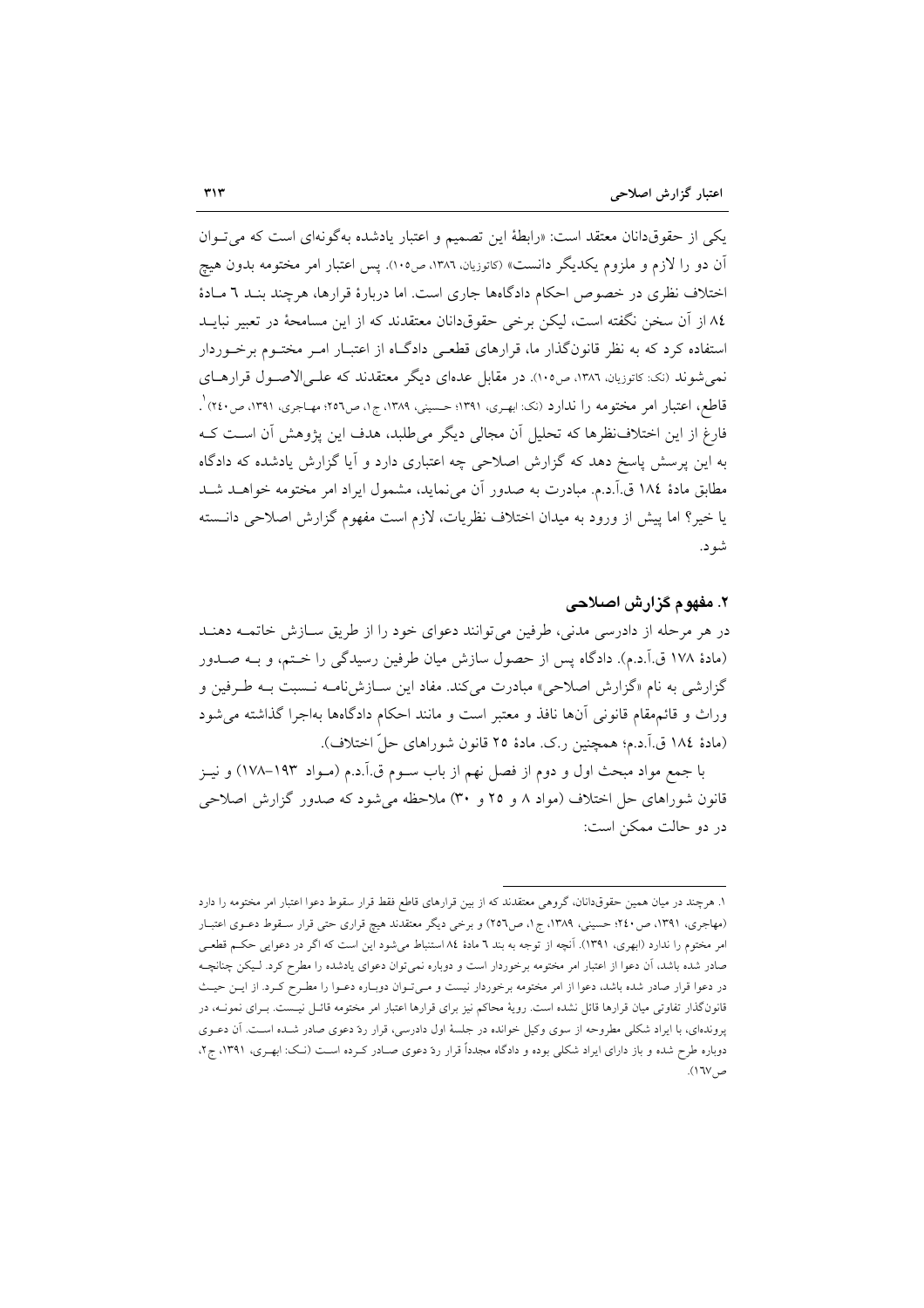**نخست**، صدور گزارش اصلاحی قبل از طرح دعــوی<sub>.</sub> بــدون لــزوم وجــود ســبق طــرح دعوی، هرکس می تواند کتبی و در خصوص هر ادعایی، ابتدا، از دادگاه نخستین درخواست كند كه طرف او براي سازش دعوت شـود (مـادهٔ ۱۸۶ ق.اً.د.م.). درايـن صـورت، بـا حـصول سازش میان آنان، دادگاه بر اساس توافق حاصله گزارش اصلاحی صادر میکند.

دوم، صدور گزارش اصلاحی در اثنای رسیدگی. در اثنای رسیدگی، سازش به دو روش انجام مي شود:

– در خارج از دادگاه و حسب مورد با تنظیم سـند رسـمی و یــا سـند عــادی همــراه است. در این فرض، در صورت اول (رسمی بودن سازشنامه) دادگاه ختم رسیدگی را به موجب سازش موجود در پرونده اعلام می کند و اجرای مفاد سازش نامهٔ رسـمی تابع اجرای مفاد اسناد لازمالاجرا خواهد بـود (مـادهٔ ۱۸۱ ق.آ.د.م.) و در صـورت دوم (عادی بودن سازشنامه) باید طرفین در دادگاه حاضر شده، بر صحت آن اقرار نماینـد و با احراز اصالت سند، موضوع صلح بـهترتيب پـيشگفتـه، بـر مبنـاي توافـق هـاي انجامشده، گزارش اصلاحی صادر می شود (مادهٔ ۱۸۳). – سازش در دادگاه یا نزد قاضی عضو مجری قرار انجام می شود که در این شکل نیـز با انعکاس مراتب در صورتمجلس رسمی دادگـاه یـا قـرار و امـضای آن بـهوسـیلهٔ اصحاب دعوي و دادرس، ختم رسيدگي اعلام مي گردد.

# ٣. تحر بر محلّ اختلاف

بعد از تمهیدات پیش گفته، به پرسش اصلی برمیگردیم: آیا گزارش اصلاحی دارای اعتبــار امــر مختومه است یا خیر؟ پاسخ به این پرسش کاربردی و بنیادین، وابسته به تعیین ماهیت حقــوقی گزارش اصلاحی است.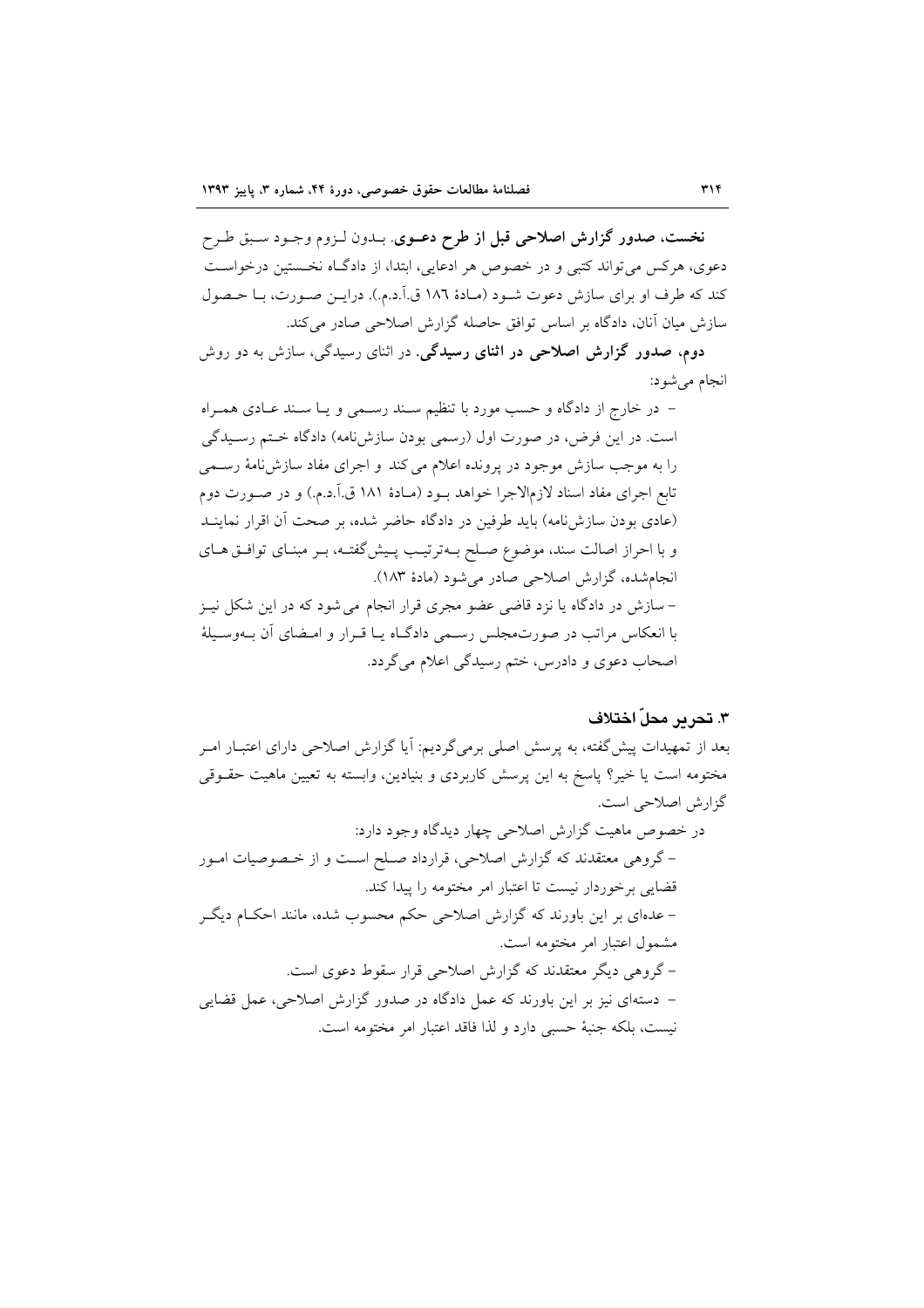در ادامه به تحلیل هریک از این چهار نظریه میپردازیم و در پایان، نظر مختـار خــویش را تبيين مي كنيم.

۴. نظريهٔ نخست: گزارش اصلاحی–صلح

گروهی از حقوقدانان معتقدند که گزارش اصلاحی ماهیت قرارداد صـلح را دارد. در اینجـا بـه تحلیل و بررسی این دیدگاه میپردازیم:

# ۴ . ۱. استدلال قائلان به قراردادی بودن گزارش اصلاحی

کاتوزیان میگوید: «تنظیم گزارش اصلاحی از نظر ماهوی یک قرارداد واقعـی [در قالـب عقــد صلح] است و اعتبار و اثر أن، تابع قواعد عمومي قانون مدنى است. بنابراين اگـر ايجـاب ايـن سازش نزد دادرس واقع شود، پیش از قبـول طـرف دیگـر اثـر حقـوقی نـدارد» (کاتوزیـان، ۱۳۸۶، ص۱۲۹). همچنین وی در کتابی دیگر به نقل از پلنیول و ریپر و کولن و کاپیتان، بیان میکند ک صلح طرفین در گزارش اصلاحی دادگاه منعکس می شود و مانند احکام دادگاهها اجـرا خواهــد شد؛ بدون اینکه از حیث آثار و اعتبار، حکم بهشمار آید (کاتوزیان، ۱۳۸۳، ج۲، ص۳۲۳). کاتوزیــان از این تحلیل چنین نتیجه میگیرد که گزارش اصلاحی از اعتبار امر قضاوتشده برخوردار نیست و طرفین سازش در عین احترام به مفاد قرارداد می توانند ابطال آن را به سبب مخالفت بـا نظـم عمومي يا اشتباه يا اكراه از دادگاه بخواهند و همچنين حـق دارنـد فـسخ سـازش را بـه سـبب تدليس و عيب تقاضا كنند<sup>ا</sup> (نک: کاتوزيان، ١٣٨٦، ص١٢٩).

شمس معتقد است که گزارش اصلاحی ماهیت عقد صلح را دارد و از خصوصیت قضاوتی برخوردار نیست تا اعتبار امر مختومه را پیـدا کنـد. بـه اعتقـاد وی، دادگـاه در تنظـیم گـزارش

١. به موجب مادهٔ ٧٦١ ق.م. «صلحي كه در مورد تنازع يا مبنى بر مسامحه باشد قاطع بين طرفين است و هيچيك نمي تواند آن را فسخ کند، اگرچه به ادعای غبن باشد، مگر در صورت تخلف شرط یا اشتراط خیار». لذا اگر ماهیـت گـزارش اصـلاحی را عقد صلح بدانیم، اِعمال پارهای از خیارات با این گزارش منافی است. مؤلف مفتاح|لکرامه پس از نقل اختلاف آرا در این باب نتیجه میگیرد که برخی از فقها خیار شرط را در صلح دعاوی قبول ندارند (عاملی، ۱۶۱۹، ج۱۷، ص۱۲): «قـال فـی *الـمهـذَب* البارع: يثبت فيه خيار الشرط إجماعا. قلت: قد نفاه عنه الشيخ في *المبسوط* لكنّ المشهور ثبوته فيه كما تقدّم فـي البيــع. و فـي *التحرير و جامع المقاصد* أنّه لا يجرى في الصلح الذي يفيد الإبراء. و قال في *المهانب البارع*: إنّه لا يثبت فيـه خيـار الغـبن و لا المجلس. و قد يظهر ذلك– أي عدم ثبوت خيار الغبن فيه– *من الوسيله و التحرير و غ*يرهما و أمّا عدم جريان خيار المجلس فيه فممّا لا ريب فيه و استشكل في *المقتصر في ثبوت خيار الغبن فيه ثمّ استظهر العدم. و قال فخر الإسلام و الشهيد في الدروس و* المقداد و القطيفي و الصيمري: إنّه يثبت فيه خيار الغبن، كما سلف في باب البيع و لعلّ الأولى أن يقال: إن وقع علـي معاوضـه دخله خيار الشرط، و إن وقع على إسقاط الدعوى قبل ثبوتها لم يثبت فيه خيار الشرط، لأنّــه شــرّع لقطــع المنازعــه، و اشــتراط التأخير يعود بالخصومه فكان منافيا لمشروعيّته، فتأمّل جيّدا».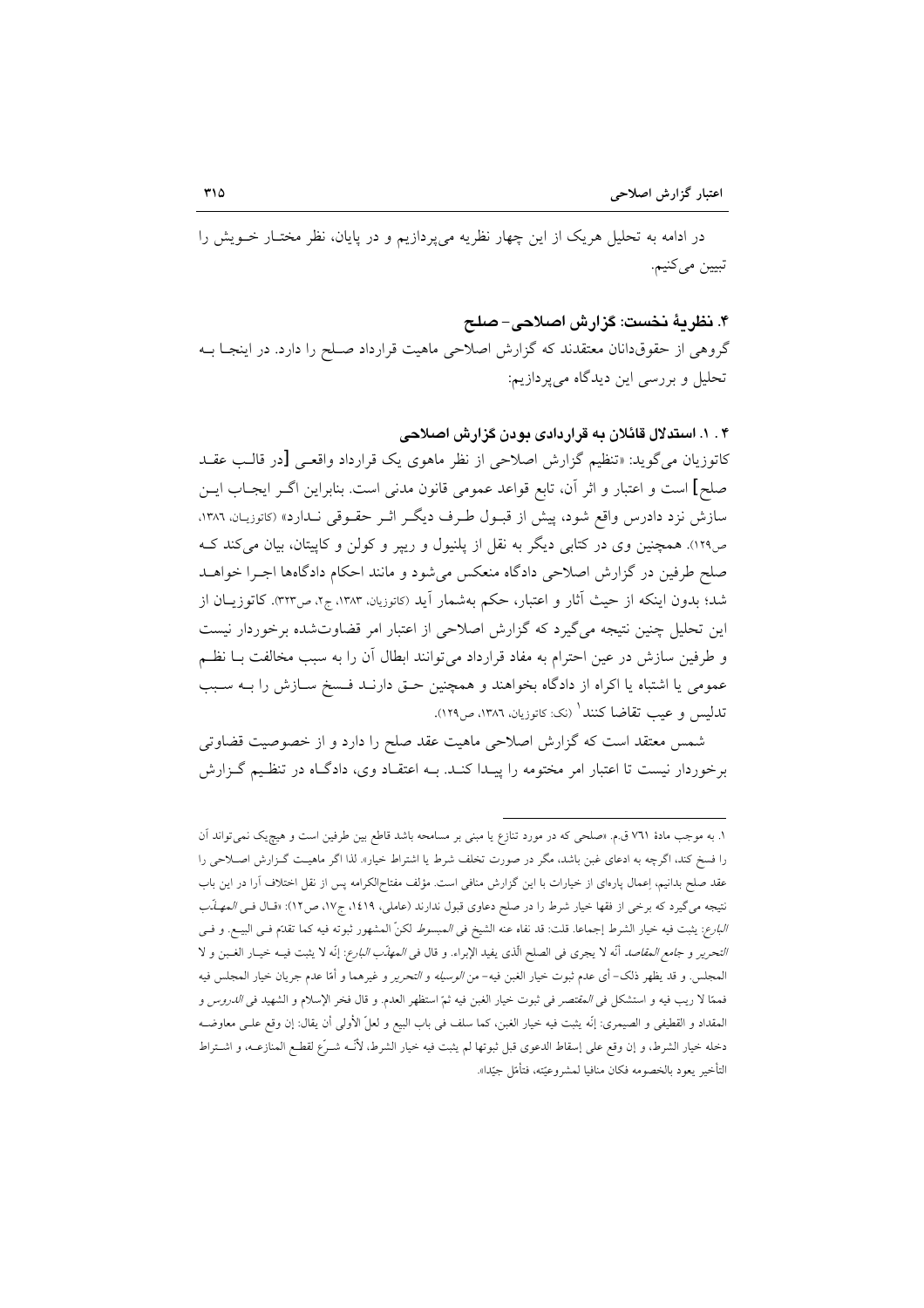اصلاحی نقش یک سردفتر اسناد رسمی را دارد که قرارداد طرفین را تثبیت می کند (شمس، ۱۳۸۵، ج۳، ص ٥١٢–٥١١٩؛ شمس، ١٣٨٧، ج٢، ص ٢٦٩).

جعفری لنگرودی نیز در چندین کتاب خود، ماهیت گزارش اصلاحی را عقد صلح میداند (جعفـری لنگـرودی، ١٣٧٦، ج٥٨٣؛ جعفـری لنگـرودی، ١٣٨٦، ج٤، ص٢٠٧٤). وی در *دانـــشنامهٔ حقــوقِي* چنــين مرقوم می دارد: «گزارش اصلاحی نوشتهای مرکب از دو جزء است:

قسمت اول که جنبهٔ گزارش یعنی اخبار از تـصمیم دو طـرف دارد. ایـن گـزارش بـهطـور اختصار از حضور طرفین و آمادگی آنها برای مذاکرات اصلاحی و تمایل آنان به انعقـاد عقـد صلح حكايت دارد.

قسمت دوم گزارش اصلاحی بهطور صریح عبارت است از عقـد صـلح کـه در مـادهٔ ۷۵۲ ق.م. ديده مي شود. در اين عقد، معمولاً تمام يا قسمتي از دعوى اسقاط مي شود و ممكن اسـت معوض و یا بلاعوض باشد. بههرحال، گزارش اصلاحی موضوع دعوی را منتفـی مـی گردانـد، یعنی مجال برای انشاء رأی و فصل خصومت باقی نمیگذارد و به همین جهت حکــم تمیــزی شمارهٔ ۳۱۱ مورخ ۱۳۲٦/۱/۲٦ درخواست تصحیح گزارش اصلاحی را منع کرده است؛ زیـرا عنوان تصحیح حکم در این مورد معنی ندارد، برای اینکه در مورد گـزارش اصـلاحی رأی بــه معنی واقعی آن دیده نمیشود» (جعفری لنگرودی، ۱۳۷۲، ج۵، ص۱۷۱).

به نظر طرفداران صلحبودن گزارش اصلاحی، با توجه به مقـررات قـانون آيـين دادرســي مدنی، سازش به ترتیب واقع شده میان طرفین، صورتمجلس و منعکس میگردد و بـه امـضای دادرس و طرفین میرسد؛ زیرا با اراده و توافق طرفین تنظیم شده است و الزامات قــانونی و یــا دادرس دادگاه نقشی در کیفیت وقوع مصالحه نداشته، بلکه صرفاً با سعی در اصلاح ذاتالبـین أنچه را كه ارادهٔ طرفین بر آن واقع شده است، بهعنـوان گـزارش اصـلاحی صـادر مـیiمایـد. بنابراین گزارش اصلاحی نه حکم است و نه قرار؛ چراکه در متن مادهٔ ۱۸۶، قانونگذار از حیث اجرایی گزارش اصلاحی را مانند احکام دادگاهها دانسته کـه خـود بیـانگر ایـن امـر اسـت کـه گزارش اصلاحی چیزی غیر از احکام دادگاهها میباشد. لذا دعـوای واخـواهی هـم نــسبت بــه گزارش اصلاحی قابل پذیرش نیست.

برخی دیگر از حقوقدانان، با استدلال دیگری گزارش اصلاحی را عمل قضایی نمیداننــد. آنها معتقدند که مرجع قضایی نهاد ثالثی است که دربارهٔ یک اختلاف حقـوقی بـا اعمـال و اجرای قوانین ماهوی و شکلی، بهطور معین تصمیمگیری قاطع میکند. ازاینررو، حل اختلافی که خود طرفین مبادرت به صلح و سازش کنند، عمل قضایی نیـست؛ اگرچــه ایــن ســازش در دادگاه و تحت نظر قاضی صورت گیرد. چنین سازشی حتی اگـر در قالـب گـزارش اصـلاحی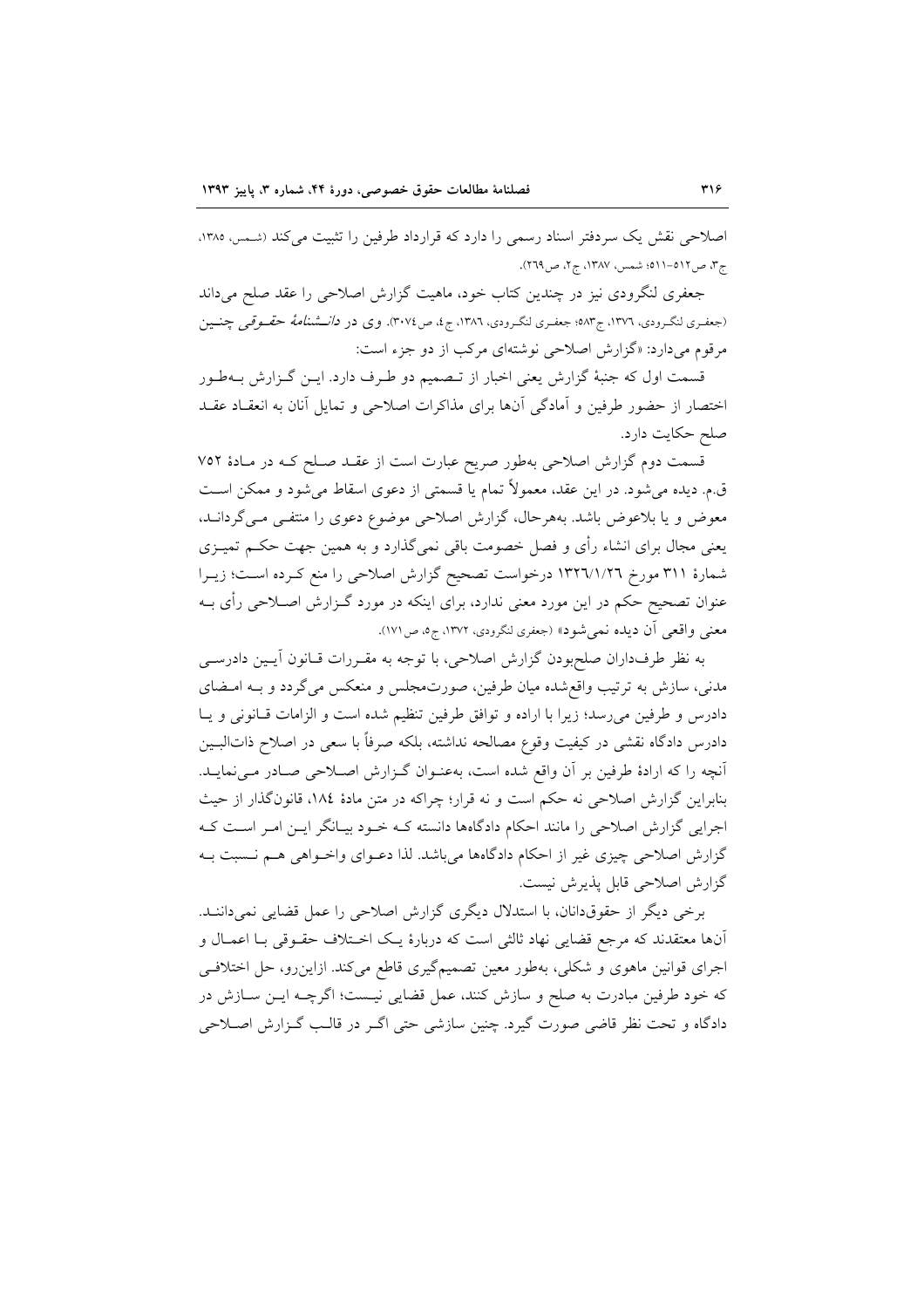تنظیم شود، از راه عادی یا فوقالعاده، قابل شکایت در مرجع بالاتر نیست و ذی نفـع مـی توانـد ابطال آن را همانند دیگر اعمال حقوقی درخواست کند (محسنی، ۱۳۹۱، ص٥٥٦-٥٥٤).

در اين خصوص ادارة حقــوقي طــيّ نظريــة ٧/٢٠٦٧-١٣٨٢/٨/١٣ بيــان داشــته اســت: «در گزارش اصلاحی، قاضی دادگاه اظهارات طرفین و توافق آنان را مبنای اصدار سازش نامـه قـرار میدهد و جز انعکاس نظر طرفین اقدام دیگری نمیکند و به همین جهت به گزارش اصلاحی، حکم دادگاه اطلاق نمیشود بلکه همانطور که مقنّن در مادهٔ ۱۸۶ در مقام اجـرای آن تـصریح نموده است که مفاد سازشiامه مانند احکام دادگاهها به موقـع اجـراء گذاشـته مـیشـود». اگـر گزارش اصلاحی حکم می بود، ضرورت نداشت تا قانونگذار به کلمـهٔ «ماننـد» متوسـل شـود. بنابراین، گزارش اصلاحی یک توافق نامه بوده و دارای خصیصهٔ توافقی است (مهاجری، ۱۳۸۷، ج۲، ص ۲۵۰–۲٤۹).

کمیسیون تخصصی معاونت آموزش قوه قضائیه در نشست قضایی اَذرشـهر بـه تـاریخ دی ۱۳۷۹، پس از اینکه نظریهٔ اکثریت را به شرح زیر شـنیده اسـت: «نفـوذ گـزارش اصـلاحی در خصوص طرفين و ورّاث و قائمهقام قانوني آنها، وفتى مـادة ١٨٤ ق.آ.د.م. دلالـت بـر داشـتن اعتبار امر مختومه به گزارش اصلاحی بوده و با توجه به اینکه در صورت عدم ترتّب اعتبار امر مختومه به گزارش اصلاحی چنین امری موجب اخـتلال نظـم قـضایی اسـت، لهـذا گـزارش اصلاحي مزبور از اعتبار امر مختومه برخوردار مي باشد»، برخلاف نظريهٔ اکثريت و بــا يــذيرش نظر اقلیت چنین اظهار نظر کرده است: «حسب دکترین حقوقی، اختلاف اصحاب دعوی که بـه صلح خاتمه یافته و این قرارداد از آن حیث که بهوسیلهٔ دادگاه تنظیم می گردد و از نظر شکل و صورت، شبیه رأی می باشد، قرارداد قضایی بوده که اصطلاحاً گزارش اصلاحی نامیده می شــود. گزارش اصلاحی از نظر ماهوی یک قرارداد واقعی است و اعتبار و اثر آن تابع قواعـد عمـومی قانون مدنی است و مؤیّد آن مادهٔ ۱۸۵ قانون آیین دادرسی مدنی میباشـد کـه بـه لحـاظ عـدم قبول ايجاب، گذشتهاي واقعه فاقد اثر مي باشد. لهذا به خاطر اينكه تصميم گزارش اصلاحي عمل قضایی نیست، از اعتبار امر مختومه برخوردار نبوده و طرفین سازش درعین حال که ماننـد سایر متعاقدین باید مفاد قرارداد را محترم بشمارند، می توانند ابطال آن را هم به سبب مخالفت با نظم عمومی یا اشتباه و اکراه از دادگاه بخواهند و با توجه به مادهٔ ۱۸٤ ق.آ.د.م. فقط گزارش اصلاحی، مانند احکام دادگاهها به موقع اجرا گذاشته می شود و این امر دلالت بر داشتن اعتبـار امر مختوم بر گزارش اصلاحی ندارد که قراردادها نیز وفـق مقـررات قـانون مـدنی لازمالاجـرا است» (معاونت آموزش قوه قضائيه، ١٣٧٨، ص١٥٠-١٤٩؛ همچنين نک: زراعت، ١٣٨٥، ص٦٠٢-٢٠٢: حياتي، ١٣٩٠، ج٢، ص1۲۳–۱۲۲؛ حیاتبی، ۱۳۹۰، ج۳، ص۱۹۲–۱۹۲).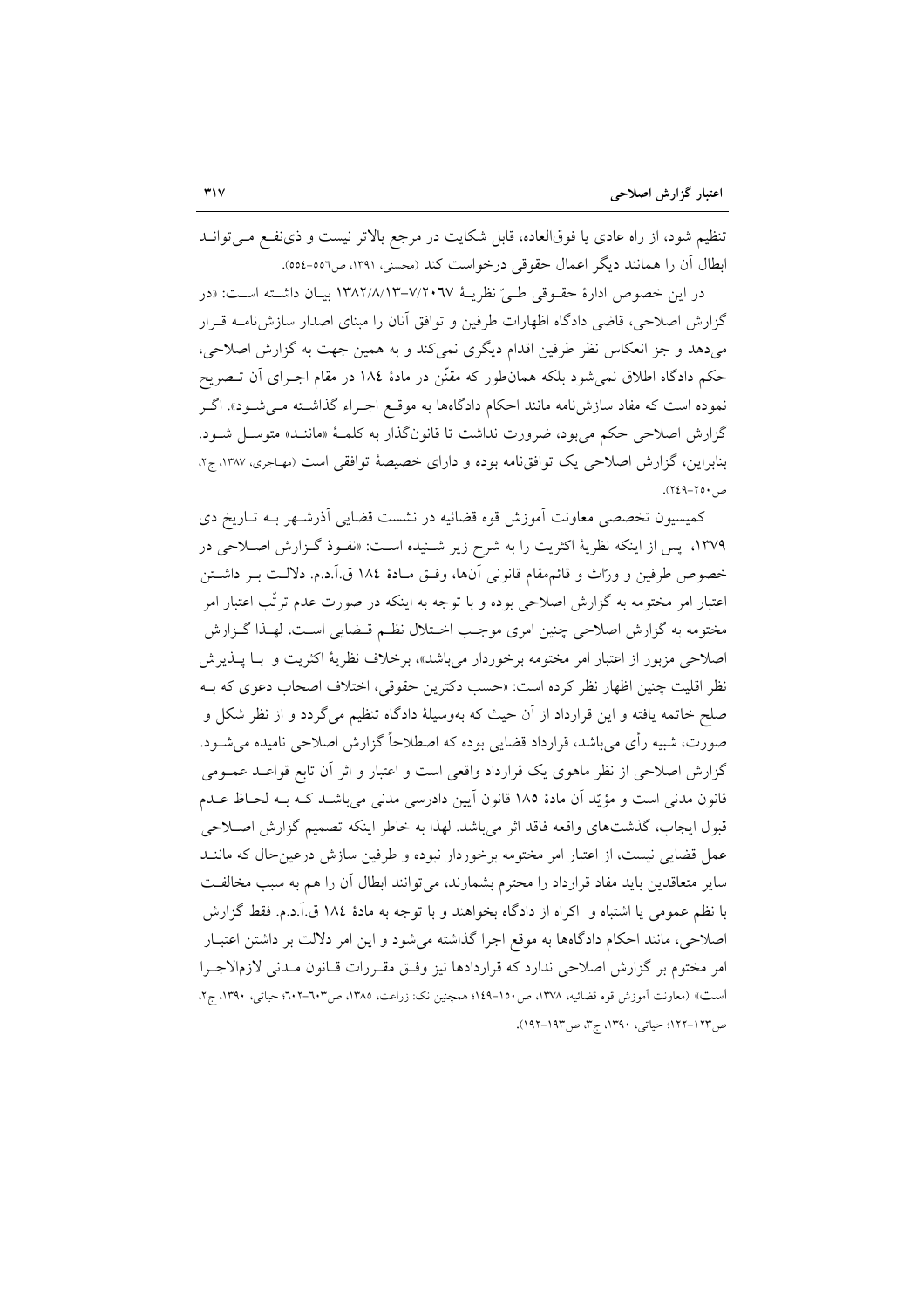#### ۲.۴. نقد نظر به

بر نظريهٔ قراردادي بودن گزارش اصلاحي انتقاداتي به شرح زير وارد است:

**اول،** باید میان ظاهر گزارش اصلاحی و مدلول آن تمایز قائل شد. بی تردید مدلول گزارش اصلاحی حاوی عقد صلح است، اما ظاهر أن یک تـصمیم قـضایی اسـت. گـزارش اصـلاحی همانند دیگر تصمیمات قضایی ممکن است دارای مقدمه، اسباب موجهه و منطـوق باشـد. لـذا اينكه منطوق گزارش اصلاحي عقد صلح باشد، آن را از عنوان تصميم قضايي خارج نمي كنـد؛ بنابراین، گزارش اصلاحی در همهٔ مصادیق قرارداد نیست.

دوم، به موجب مادهٔ ۲۵ قانون شوراهای حل اختلاف، گیزارش اصلاحی «پس از تأییید قاضی شورا به طرفین ابلاغ میشود، در غیر ایــن صــورت، موضــوع ســازش و شــرایط آن بــه ترتیبی که واقع شده است در صورتمجلس منعکس و مراتب به مراجع قبضایی صبالح اعبلام می شود». این درحالی است که اگر گزارش اصلاحی صرفاً یک قرارداد صلح باشـد، نیــازی بــه ابلاغ به طرفین طی تشریفات خاص نیست. برگهایی کـه مـشمول تـشریفات ابـلاغ مقـرر در قانون هستند، بايد در مواد قانون تصريح شده باشند (نک شمس، ١٣٨٧، ج٢، ص١٨). در هيچ قـانوني، منصوص نیست که قرارداد میان طرفین باید بـه طـرفین ابـلاغ شـود. اصـل بـر رضـایی بـودن قراردادهاست و قرارداد به صرف ایجاب و قبول منعقد می شود.

**سوم**، به موجب مادهٔ ۳۰ قانون اخیر «گزارش اصلاحی شـورا قابـل اعتـراض نمـیباشـد و قطعی است». درست است که عقد صلح به موجب مواد ۷۶۰ و ۷٦۱ ق.م. ٰ عقدی لازم اســت، ولي استفادهٔ قانونگذار از اصطلاح «اعتـراض» و «قطعـي» در خـصوص گـزارش اصـلاحي بـا ماهیت قراردادی بودن آن منافات دارد. اگر بنای قانونگذار بر این بـود کـه گـزارش اصـلاحی صرفاً یک قرارداد صلح است، باید در مادهٔ ۳۰ قانون شوراها عبارتی با مضمون مـادهٔ ۷۶۱ ق.م. منصوص می کرد یا در این باره ساکت می بود و در مقـام سـکوت، عمومـات قـانون مـدنی در خصوص عقد صلح جوابگو مي باشد.

مادهٔ ۲۰۵۲ کُد مدنی فرانسه مقرر میدارد: «صلح واقعشده بین طرفین، همانند حکم قطعـی دادگاه، اعتبار امر مختومه دارد»<sup>۲</sup>. بهنظر میرسد نتیجهٔ استفادهٔ قــانونگــذار مــدنی ایــران از کــد

۱. مادهٔ ۷۰: «صلح عقد لازم است اگرچه در مقام عقود جائزه واقع شده باشد و برهم نمیخورد مگر در موارد فسخ به خیـار یا اقاله». مادهٔ ۷٦۱٪ «صلحی که در مورد تنازع یا مبنی بر تسامح باشد، قاطع بین طرفین است و هیچیک نمی توانـد آن را فـسخ کند اگرچه به ادعای غبن باشد، مگر در صورت تخلّف شرط یا اشتراط خیار».

<sup>2. &</sup>quot;Les transactions ont, entre les parties, l'autorité de la chose jugée en dernier resort"  $(Fr)$ . "Compromises have, between the parties, the authority of res judicata of a final judgment"  $(En)$ .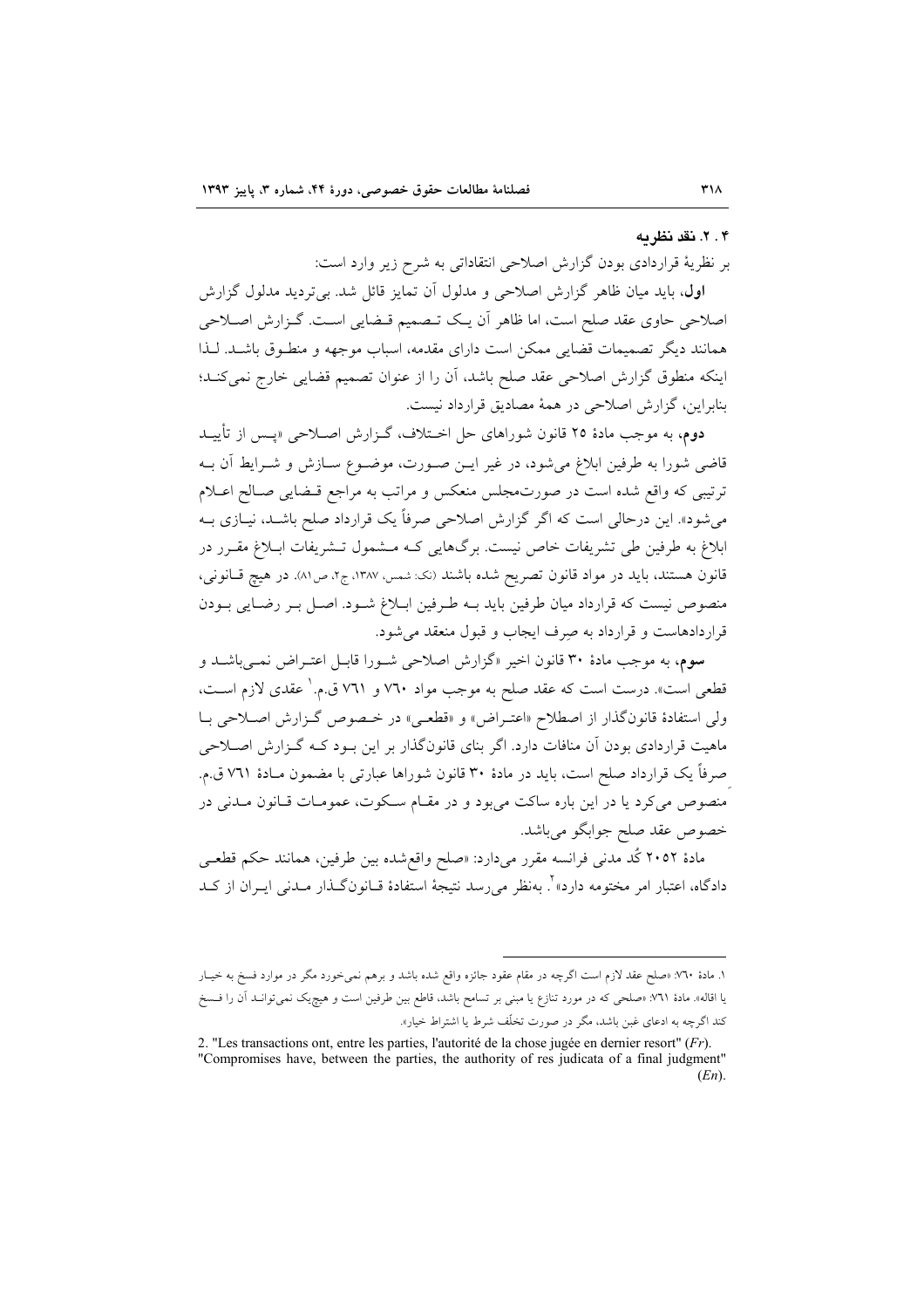مدنی فرانسه همراه با سابقهٔ بحث در فقـه'، دو مـادهٔ ۷۶۰ و ۷۶۱ ق.م. اسـت کـه از اصـطلاح درست و مناسبتری نسبت به قانونگذار فرانسوی استفاده کرده است. بنابراين، نظريهٔ نخست و تبيين ماهيت گزارش اصـلاحي صـرفاً بـر اسـاس قـرارداد صـلح مخدوش است. به نظر می رسد باید تأمل بیشتری در خصوص ماهیت گزارش اصلاحی داشت كه در ادامه به تحليل آن خواهيم پرداخت.

۵. نظريهٔ دوم: گزارش اصلاحي– حکم نظريهٔ ديگر گزارش اصلاحي را تصميم قضايي در قالب حکم ميداند. در اينجـا بــه تحليـل و بررسی این دیدگاه میپردازیم:

### ۵ . ۱. استدلال قائلان به حکم بودن گزارش اصلاحی

شعبهٔ چهار دیوان عالمی کشور در رأی شمارهٔ ۲٤۸٤ به تاریخ ۱۳۱٦/۱۱/۱۲ مقرر مـیدارد: «اگــر در خارج دادگاه صلحی که قاطع دعوی باشد، اتفاق افتد و طرفین در وقــوع آن صــلح بــا هــم اختلاف كنند، دادگاه رسيدگي ميكند و اگر وقوع صلح را محرز بداند، حكم إعلامي بـه وقــوع عقد صلح مزبور خواهد داد و این یک حکم است و نه یک گزارش اصلاحی» (به نقل از جعفری لنگرودی، ۱۳۷۲، ج۵، ص۱۷۲). برخی از مصنفان حقوق معتقدند که «بعید نیست منظور قانون گـذار از گزارش اصلاحی، گزارش اصلاح بهعمل آمده بین طرفین در قالـب رأی توسـط دادگــاه بــوده باشد نه اینکه مفاد سازشiامه دقیقاً در گزارش اصلاحی قید شود» (به نقل از زارعت، ۱۳۸۵، ص۱۰۱). در این گفته، گزارش اصلاحی، رأی دانسته شده است. همچنین شعبهٔ پنج دادگاه استان که طی رأی شمارهٔ ۲۵٤۲ در تاریخ ۱۳۳۸/۱۲/۱۱ به تأیید هیئت عمـومی دیـوان عـالی کـشور رسـیده است، چنین مقرر میدارد: «چون گزارش اصلاحی هم از نظر آثار مانند احکام است و درواقع موجب ختم کار و فصل دعاوی می باشد، به نظر این دادگاه مشمول مقررات بنـد چهـارم مـادهٔ ۱۹۸ [بند ٦ مادهٔ ٨٤ كنونى] بوده و قابل رسيدگى مجلد نمىباشد» (به نقل از جعفرى لنگرودى، ١٣٧٢، ص١٧٣). طبق اين رأى ديوان، گزارش اصلاحي حكم است و اعتبار امر مختومه دارد ً.

٣. در فقه، فقها اين گونه بيان مي كنند: «الصلح و هو عقد شرَّع لقطع التجاذب. الأصل في عقد الصلح أنَّه موضوع لقطع التجاذب و التنازع بين المتخاصمين» (محقق حلي، ١٤٠٨، ج ٢، ص٩٩؛ شهيد ثاني، ١٤١٣، ج ٤، ص٢٥٩).

۲. باید یادآور شد که در این موضوع که گزارش اصلاحی مانند احکام دادگاهها به اجرا گذاشته می شود، هیچ اختلافی وجـود ندارد (به استناد نصّ مادهٔ ١٨٤ ق.آ.د.م.). به موجب نظريهٔ مشورتي شمارهٔ ١٣٧٨/٧/١٤٧/٤٣٨ ادارهٔ حقوقي قوه قضائيه: «چون مفاد صلحنامه واقع بین طرفین طبق مادهٔ ٦٣٠ (مادهٔ ١٨٤ کنونی) مانند احکام دادگاههای دادگستری قابل اجراست لـذا از ایــن حیث مشمول مادهٔ ۲ قانون نحوهٔ اجرای محکومیتهای مالی مصوب ۱۳۷۷ و تبصرهٔ اَن خواهد بود».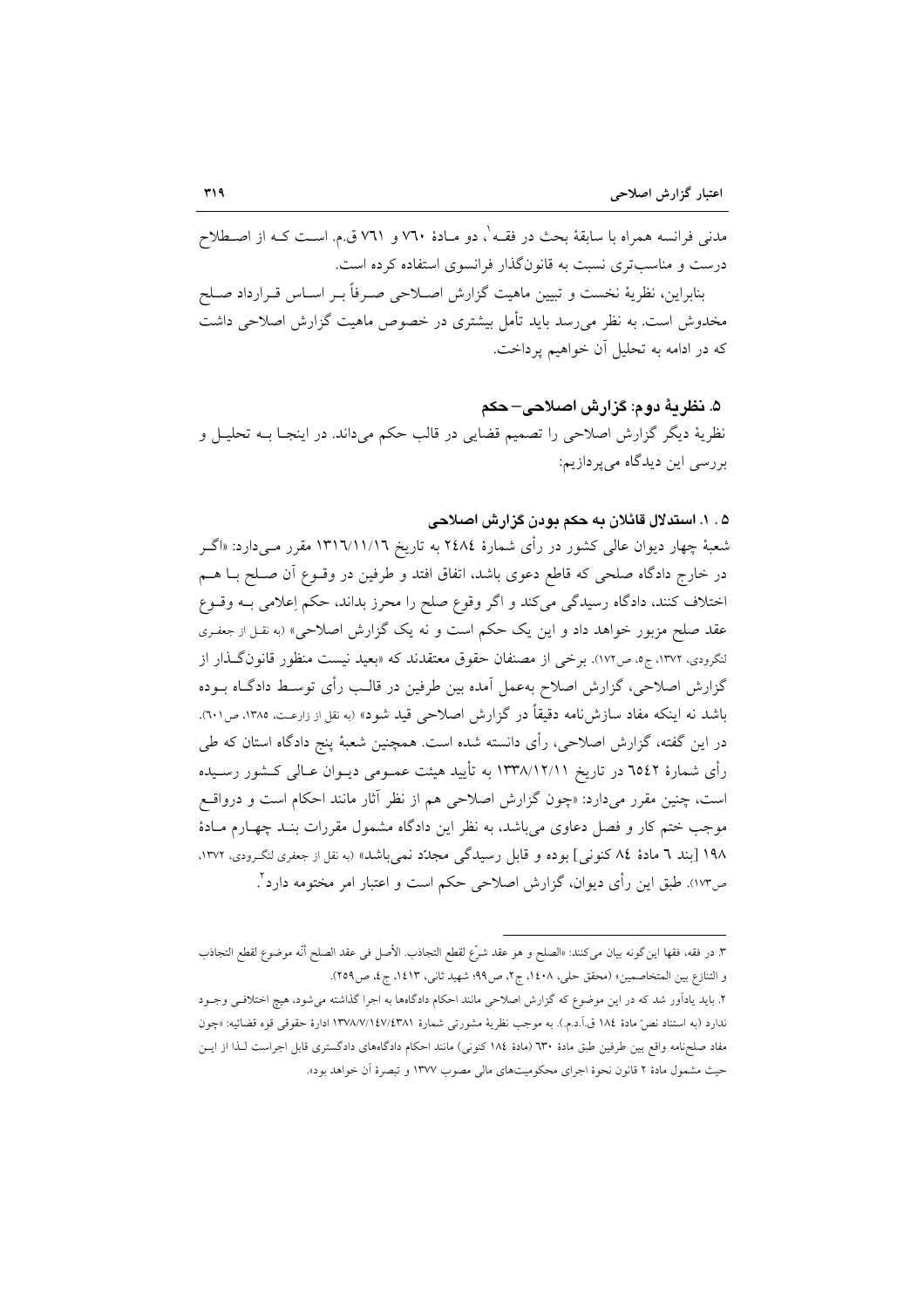رویهٔ قضایی نظر پیش گفته را تقویت می کند، چنانکـه برابـر رأی تمیــزی شــمارهٔ ۸۸٤ بـه تاریخ ۱۳۱۰/۷/۸ دیوان عالی تمیز: «دعوایی که به صلح خاتمه یافته است و منتهی بـه صـدور حکم شده باشد، اگر مجدداً اقامه شود محکمه بدون اینکه وارد ماهیت دعــوی شــود، قــرار ردّ دعوی را خواهد داد».

دادگاه عالی انتظامی قـضات نیـز در دادنامـهٔ شـماره ۳۱۸ بـه تـاریخ ۱۳۸۲/۸/۱۰ گـزارش اصلاحی را حکم میداند: «با توجه بـه محتویـات پرونـده و کیفیـت اسـتدلال دادگـاه در مـتن دادنامهٔ خود، اقدامات آقای... رئیس شعبهٔ ... دادگاه عمومی تهران در جهت احقاق حق خواهان بوده، اما ایشان بدون توجه به این نکته که گـزارش اصـلاحی بـه منزلـهٔ حکـم اسـت و شـعبهٔ هم،عرض نمي تواند آن را نقض كند رأى داده است، فلذا مستنداً به مادهٔ ١٤ نظامنامهٔ راجـع بــه تشخيص انواع تقصيرات انتظامى قضات بـه تـوبيخ كتبـي بـا درج در ورقـهٔ خـدمتى محكـوم می گردد. در سایر موارد با توجه به عدم صلاحیت نامبرده در نقض گزارش اصلاحی صالح بـه اظهـارنظر نبـوده اسـت. فلـذا تخلُّـف مـستقل ديگـري، صـورت نگرفتـه و تبرئـه مـيشـود» .(http://www.ghazavat.com/file/20/File.htm)

استدلال دیگری که طرفداران این دیدگاه قائل به آن هستند، این است که ذینفع گـزارش اصلاحی، مانند اجرای احکام دادگستری میتواند با تمسک به مادهٔ ۲ قانون اجرای احکام مدنی (١٣٥٦) صدور اجرائيه را خواستار شود. لذا دريافت حـقالاجـرا هـم وجاهـت قـانوني دارد و چنانچه مورد تعهد و سازش، کلاً معلوم باشد، باید نسبت به کلّ اَن و نیم عشر اجرایـی، یکجـا اجرائيه صادر گـردد (مـستنبط از نظريــهٔ مــشورتی شــمارهٔ ۷/٤٥٨٧ بــه تـاريخ ١٣٧٩/٦/٥ اداره حقوقي قوة قضا). هرچند با صدور گزارش اصلاحي، عناوين محکوم ّلـه و محکـومٌعليـه قابـل صدق نیست، بااینِهمه رویهٔ محاکم بر این قرار گرفتـه اسـت کـه هریـک از طـرفین موضـوع گزارش می توانند برابر مادهٔ ۲ ق.ا.ا.م، مانند دیگر احکام دادگستری اجرای مفاد گزارش یادشده را از دادگاه درخواست نماینـد (اسـدی و شـکری، ۱۳۹۱، ص۳۹٦). نظریـهٔ مـشورتی شـمارهٔ ٧/١٤٤٦ به تاريخ ١٣٨٣/٤/٢٧ ادارة حقوقي قوة قضا نيز همين تئوري را بيان مـي كنـد: «چـون گزارش اصلاحی مانند احکام قطعی بهموقع اجرا گذاشته می شود، لذا مـورد از مـصادیق قـضیهٔ مختومه تلقي مي شود».

#### ٢.۵. نقد نظريه

این نظر بهطور مطلق قابل پذیرش نیست؛ یعنبی نمبی تـوان گفـت گـزارش اصـلاحی در همـهٔ مصاديق حكم است به دلايل زير: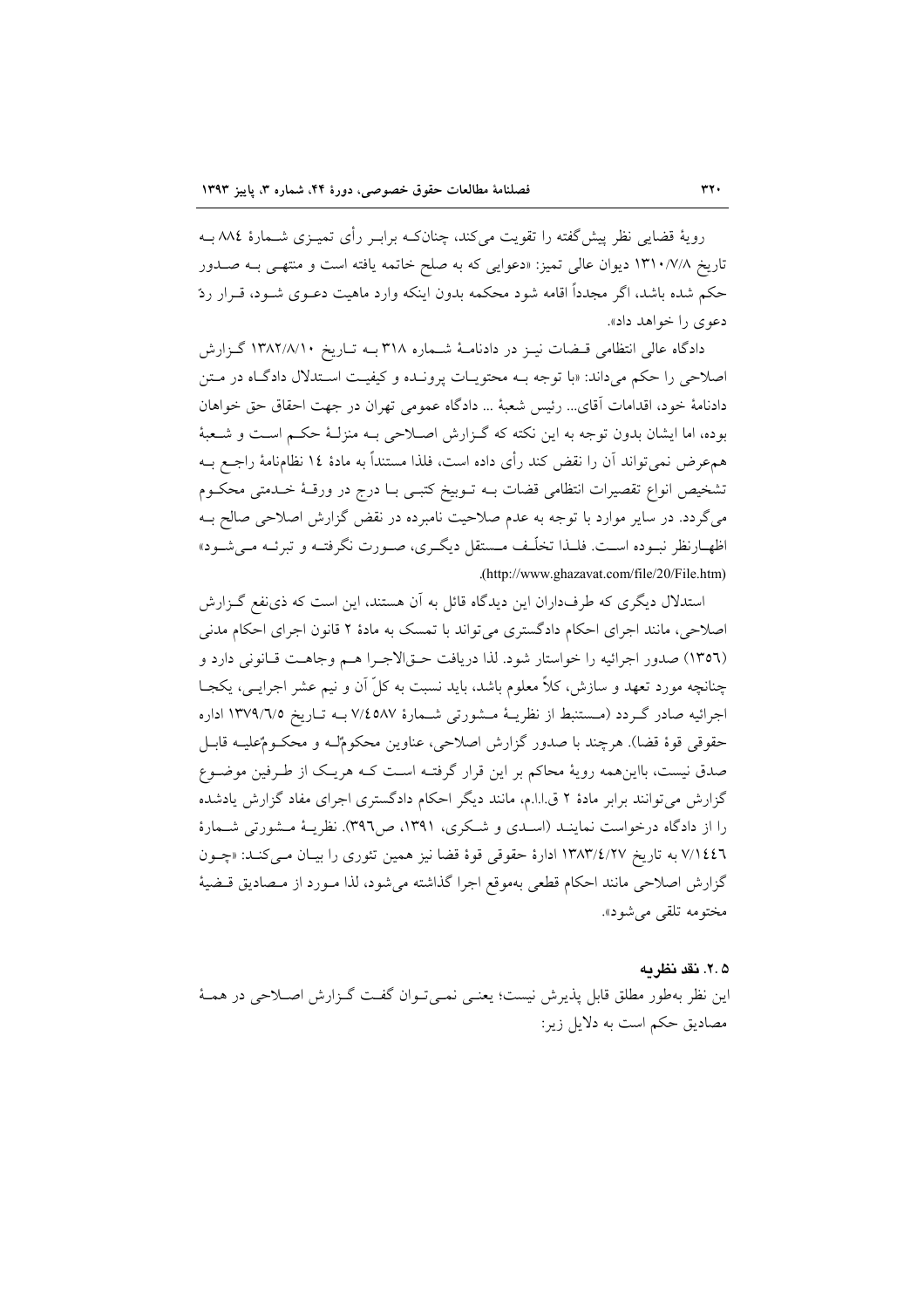**اول**، اگر گزارش اصلاحی حکم می بود، ضرورت نداشت تا قانون گذار به کلمهٔ «ماننــد» در مادهٔ ۱۸٤ متوسل شود.

دوم، گزارش اصلاحی در همهٔ مصادیق حکم نیست. به موجب مادهٔ ۲۹۹ ق.آ.د.م. «چنانچه رأى دادگاه راجع به ماهيت دعوى و قاطع آن بهطور جزئي يا كلّي باشد، حكم ناميده مي شود»؛ بنابراین، یکی از عناصر حکم وجود اختلافی است که بهموجب اَن حلّ وفصل گـردد. درواقــع، حکم نتیجهٔ دعوی است؛ یعنی تا دعوایی در محکمه طرح نشده باشد، صـدور حکـم بـیمعنـا خواهد بود. اما همانطور که در مادهٔ ۱۸۲ ق.آ.د.م. آمده است، گزارش اصلاحی همیشه مسبوق به طرح دعوی نیست. به موجب این ماده، بنا به درخواست خواهان از دادگاه مبنی بـر دعــوت طرف مقابل به سازش، دادگاه بدون اینکه لزوماً دعوایی نزد او مطرح باشد، گـزارش اصـلاحی صادر مے کند.

سومٌ، حکم حتماً باید در خصوص ماهیت دعوی باشد. منظور از ماهیـت دعـوی آن اسـت که قاضی به دلایل استنادی طرفین رسیدگی کرده، پس از ارزیابی دلایل استنادی آنها، رأیی که صادر می کند حکم خواهد بود (ابهری، ۱۳۹۱، ج۲، ص١٦٤). «ماهیت دعوی بـه تمــام مــسائلی گفتــه می شود که مربوط به امور حکمی نبوده و در ارتباط با امور موضوعی و بـرای روشــن شــدن و حلّ آن، مورد رسیدگی، احراز و دستور دادگـاه قــرار مــیگیــرد» (شــمس، ۱۳۸۷، ج۲، ص۲۰۲). ایــن درحالي است كه گزارش اصلاحي گاهي انعكاس توافق طرفين اسـت؛ بــدون ورود دادرس در ماهيت دعوي.

چهارم، حکم همیشه از طرف دادگاه صادر میشود (ابهری، ۱۳۹۱، ج۱، ص۱۲۸)، ولـم گـاهم گزارش اصلاحی را غیردادگاه نیز صادر میکند؛ چنانکه در مـادهٔ ۱۹ قـانون حمایـت خـانواده (۱۳۹۱)، قانونگذار مراکز مشاورهٔ خانواده را مجاز کرده است در صورت حصول سازش میـان زوجین، به تنظیم سازشiامه مبادرت کنند. ٰ

# ۶. نظريهٔ سوم: گزارش اصلاحی– قرار سقوط دعوی

نظریهٔ دیگر گزارش اصلاحی را تصمیم قضایی در قالب قرار سقوط دعوی میداند. در اینجا به تحليل و بررسي اين ديدگاه مي پر دازيم:

۱. البته در نشست قضایی دادگستری تبریز (دی ۱۳۸۱) در پاسخ به این پرسش که آیا مدیر دفتر دادگاه می تواند سازشiامـه تنظـیم کند یا تنظیم سازش از سوی قاضی موضوعیت دارد؟ به اتفاق چنین پاسخ داده شد که سـازشiامـهٔ تنظـیم شـده در دادگـاه و دفـاتر اسناد رسمی دارای ارزش بوده و بهرسمیت شناختن سازشiامه تنظیمی در جریان اجرای قرار موضوع مادهٔ ۱۸۲ استثنا بر حکم کلی بوده و در استثنا باید به قدر متیقن اکتفا کرد. نتیجه اینکه سازشiمهٔ تنظیمی مدیر دفتر دادگاه اعتباری ندارد. لذا سازشiامه از سوی قاضی مجری قرار موضوعیت دارد.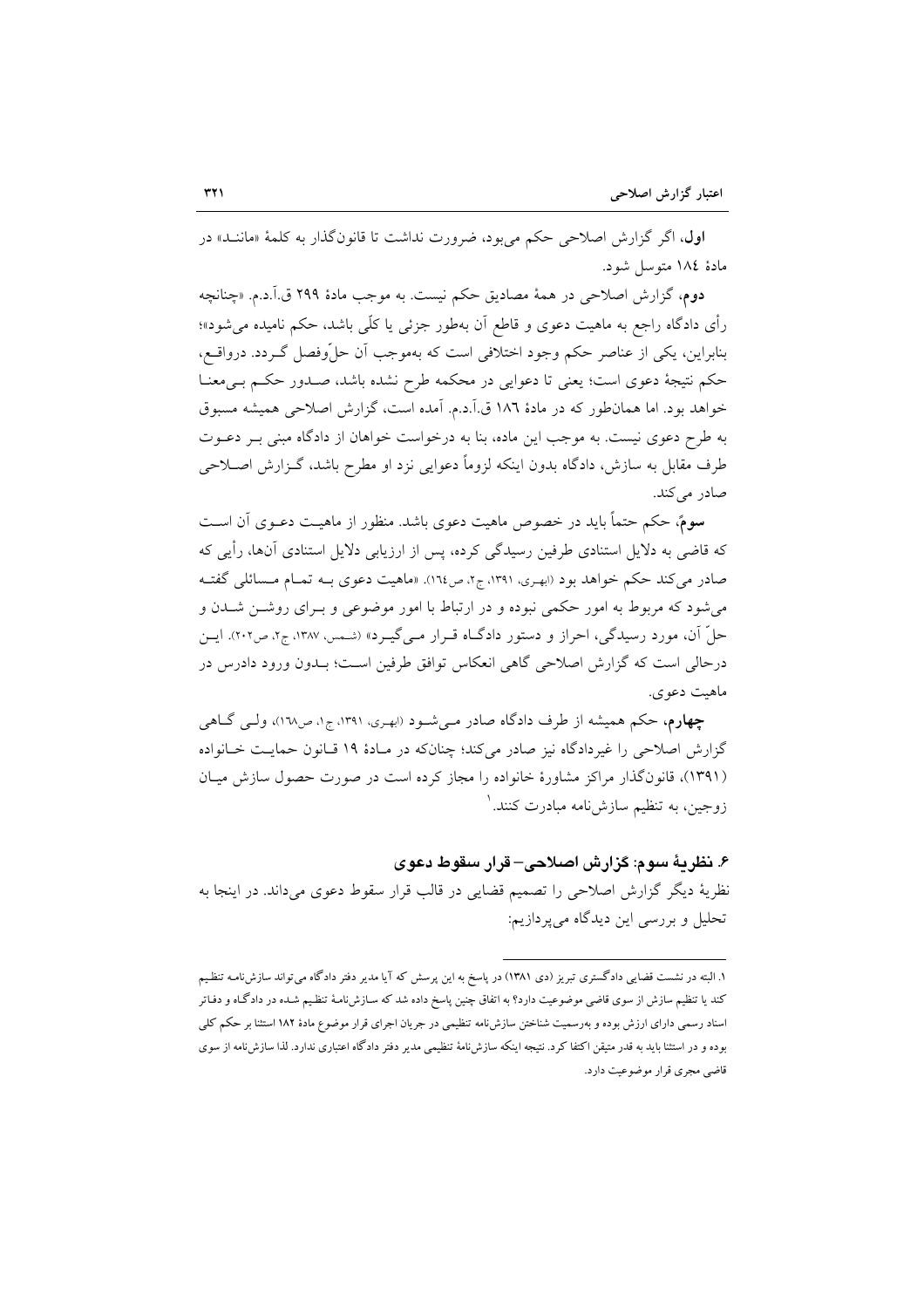۶. ۱. استدلال قائلان به قرار سقوط دعوی بودن گزارش اصلاحی یکی از نویسندگان حقوقی معتقد است که صلح دعوی، اسقاط حــقٌ طـرح دعــوی یــا دعــاوی معین است (جعفری لنگرودی، ۱۳۸۷، ص۹٤۸؛ جعفری لنگرودی، ۱۳۷۰، ص۱۷۵-۱۷۱). اگر قائــل بــه ایــن نظــر باشیم با سازش طرفین، دادگاه باید قرار سقوط دعوی صادر کند. چنانکه شعبهٔ چهـارم دیــوان عالمی کشور در رأی شمارهٔ ۲٤۸٤ به تاریخ ۱۳۱٦/۱۱/۱۲ چنین حکم کرد: «هرگاه دادگاه بدوی پس از رسیدگی، صلح واقع مابین وکلای طرفین دعوی را محرز و قاطع دعوی دانــسته و رأی به خاتمهیافتن دعوی به صلح و اجرای مفاد آن در حقّ طرفین بدهــد، رأی مزبــور اگــر حکــم نباشد، قرار سقوط دعوى محسوب است كه مطابق مادهٔ ۸ قانون تسریع [محاكمـات (۱۳۰۹)]، قابل پژوهش خواهد بود» (به نقل از: ضیاء، ۱۳۸۵، ص۱۹۲).

در ادامه باید ببینیم که اَیا گزارش اصلاحی همان قرار سقوط دعوی است که مشمول اعتبار امر مختومه شود يا خير.

# ۶. ۲. فقد فظ مه

این نظر قابل پذیرش نیست، زیرا:

اولا، قانونگذار تنها مورد صدور قرار سقوط دعوی را در بند (ج) مـادهٔ ۱۰۷ ق.آ.د.م. بیـان كرده است. برابر اين بند، استرداد دعوى پس از ختم مـذاكرات، ايقـاع اسـت و تنهـا بـه ارادهٔ خواهان واقع می شود. به نظر برخی حقوقدانان، این اقدام با صلح ممکن است خلط شود (نک: جعفری لنگرودی، ۱۳۸۷، ص۹٤۸). درست است که رضای خوانده برای نفوذ ارادهٔ خواهان در پایان بخشیدن به دعوی ضرورت دارد، ولی این موضوع داخـل در ماهیـت عمـل حقـوقی اسـترداد نیست و تنها شرط تأثیر عملی است که به موجب ارادهٔ خواهان واقع شده اسـت؛ زیــرا مطــابق عمومات، سقوط حق در قوانین ماهوی نیازی بـه تراضـی نـدارد و بـا ارادهٔ صـاحب آن انجـام می شود (مادهٔ ۲۸۹ ق.م.). پس استرداد دعوی پس از مذاکرات طرفین تابع عقد صلح نیست و ايقاع مي باشد (نک: کاتوزيان، ١٣٨٣، ج٢، ص٣١٦).

دوم، به موجب مادهٔ ١٨٤ ق.آ.د.م، قاضي پس از حصول ســازش نمــي توانــد قــرار ســقوط دعوی را صادر کند. نظریهٔ شمارهٔ ۷/۱٤٤٦ به تـاریخ ۱۳۸۳/٤/۲۷ ادارهٔ کـلّ حقـوقی و تــدوین قوانین قوهٔ قضائیه در تأیید این استدلال اسـت: «پـس از اعــلام ســازش طــرفین، دادگــاه خــتم رسیدگی را اعلام و مبادرت به صدور گزارش اصلاحی می نماید و صدور قرار سـقوط دعـوی برخلاف موازين قانوني است» (به نقل از رحيمي اصفهاني، ١٣٨٤، ج١، ص٢١٠).

سوم، از حیث آثار هم، صلح با استرداد دعوی تمایز دارد. استرداد دعوی ممکن است نــاظر به سقوط كامل حقَّ اقامهٔ دعوى نباشد و تنها همان دعوى را ازبين ببرد و مدعى، حـقَّ تجديــد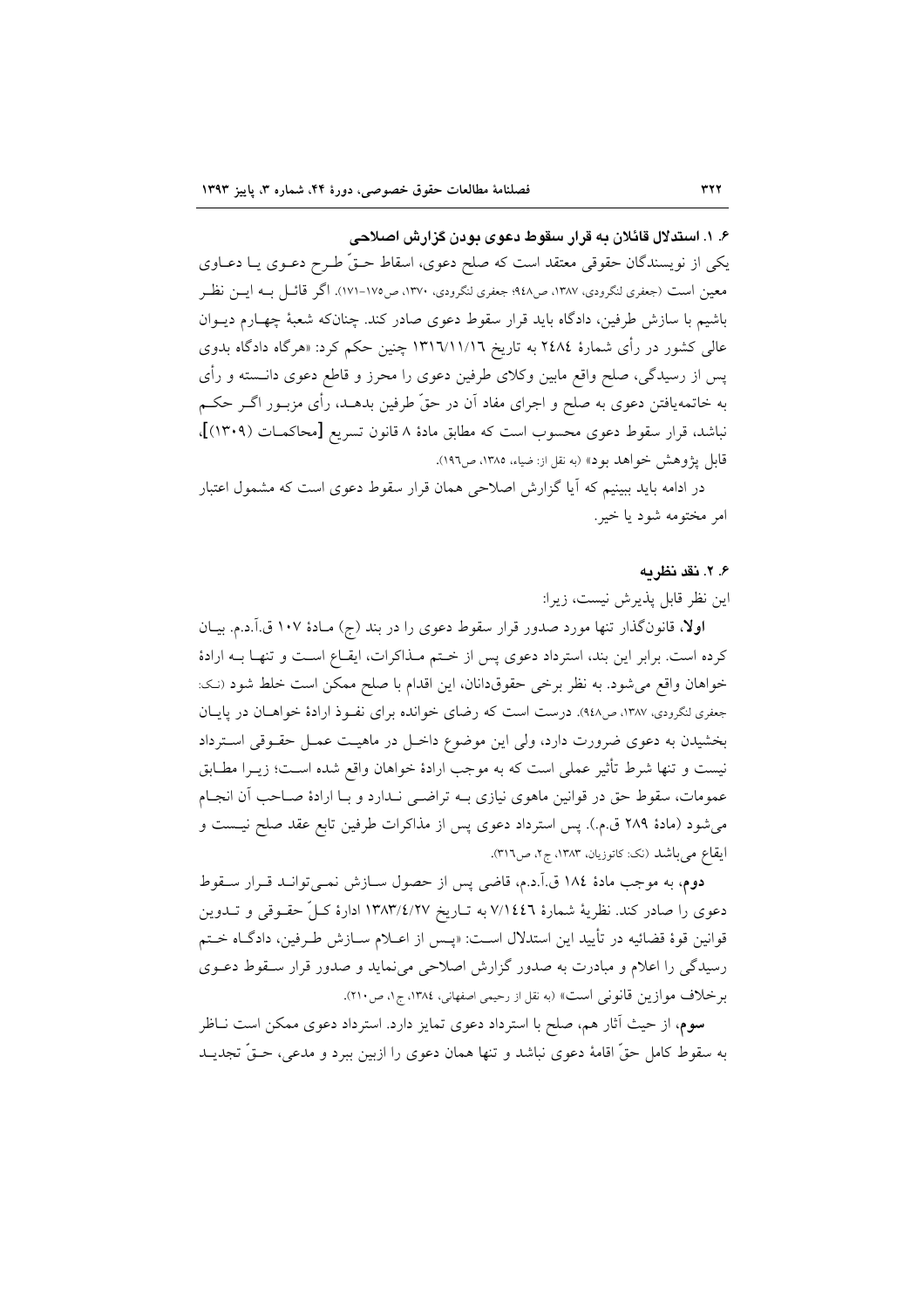دعوی را برای خود محفوظ دارد؛ درحالیکه صلح، حـقٌّ اقامـهٔ دعـوی و اصـل نـزاع را ازبــین می بر د و تمیز حق می دهد (نک: کاتوزیان، ۱۳۸۳، ج۲، ص۳۱٦). بنابراین، گزارش اصلاحی نمی تواند قرار سـقوط دعــوی محـسوب شــود و از اعتبــار امــر مختومه استفاده کند.<sup>۱</sup>

### ٧. نظريهٔ چهارم: گزارش اصلاحی– تصميم حسبي

نظر دیگری گزارش اصلاحی را تصمیم حسبی میداند. در اینجا به تحلیل و بررسی این دیدگاه می پر دازیم:

### ۷. ۱. استدلال قائلان به تصمیم حسبی بودن گزارش اصلاحی

طرفداران این نظریه معتقدند تنظیم گزارش اصلاحی عمل قضایی نیست و جنبهٔ اداری دارد و درواقع دادگاه مانند سردفتر انجام وظيفه مىكند، زيرا اختلافـي را حـل نكـرده، بلكـه اخــتلاف حل شده را گواهی می نماید. می توان گفت عمـل دادگـاه جنبـهٔ حـسبی دارد، ازایــنرو، قابـل پژوهش و فرجام نیست (صدرزاده افشار، ۱۳۸۰، ص٥٩). نتیجهای که می گیرند اینکه گزارش اصلاحی اعتبار امر مختومه را نیز نخواهد داشت. کد آیین دادرسی مـدنی فرانـسه مـادهٔ ۱۳۱ (اصـلاحی ۲۰۱۰) بهصراحت سند سازش را تصمیم حسبی میداند. در مادهٔ ۱۳۱-۱۲ (اصلاحی ۲۰۱۲) همین کد، تصدیق توافق پیشنهادی میانجی، مشمول امور حسبی است (ترجمه از محسنی، ۱۳۹۱، ص ١٢٤-١٢١).

#### ٢ . ٧. نقد نظر به

این نظر قابل پذیرش نیست، زیرا به موجب مادهٔ ۱ قانون امور حسبی «امور حسبی اموری است که دادگاهها مکلّفند نسبت به آن امور اقدام نموده، تصمیمی اتخاذ نمایند، بدون اینکه رسـیدگی به آن متوقِّف بر وقوع اختلاف و منازعه بین اشخاص و اقامهٔ دعوی از طرف آنهــا باشــد». در حقوق ايران، هرگاه ماهيت امر درخواستشده ايجاب نمايد كه طرف مقابلي وجـود نداشـته و درعين حال، نظارت و مداخلهٔ قاضي لازم باشد، با امر حسبي روبرو خـواهيم بـود (شـمس، ۱۳۸۷، ج۲، ص٢٥٥). هدف دادرس در امور حسبي حفظ منـافع عمـومي و سرپرسـتي از امـوال بــدون صاحب است (کاتوزیان، ۱۳۸۶، ص۱۲۱)؛ بنابراین، گزارش اصلاحی نمی تواند یک تـصمیم حـسبی

١. البته اگر قائل به این نظر باشیم که قرار سقوط دعوی اعتبار امر مختومه دارد. چنانکه گفتیم در این باره اخـتلاف:نظـر میـان حقوق دانان وجود دارد (نک: ابهری، ۱۳۹۱، ج۲، ص۱٦۷).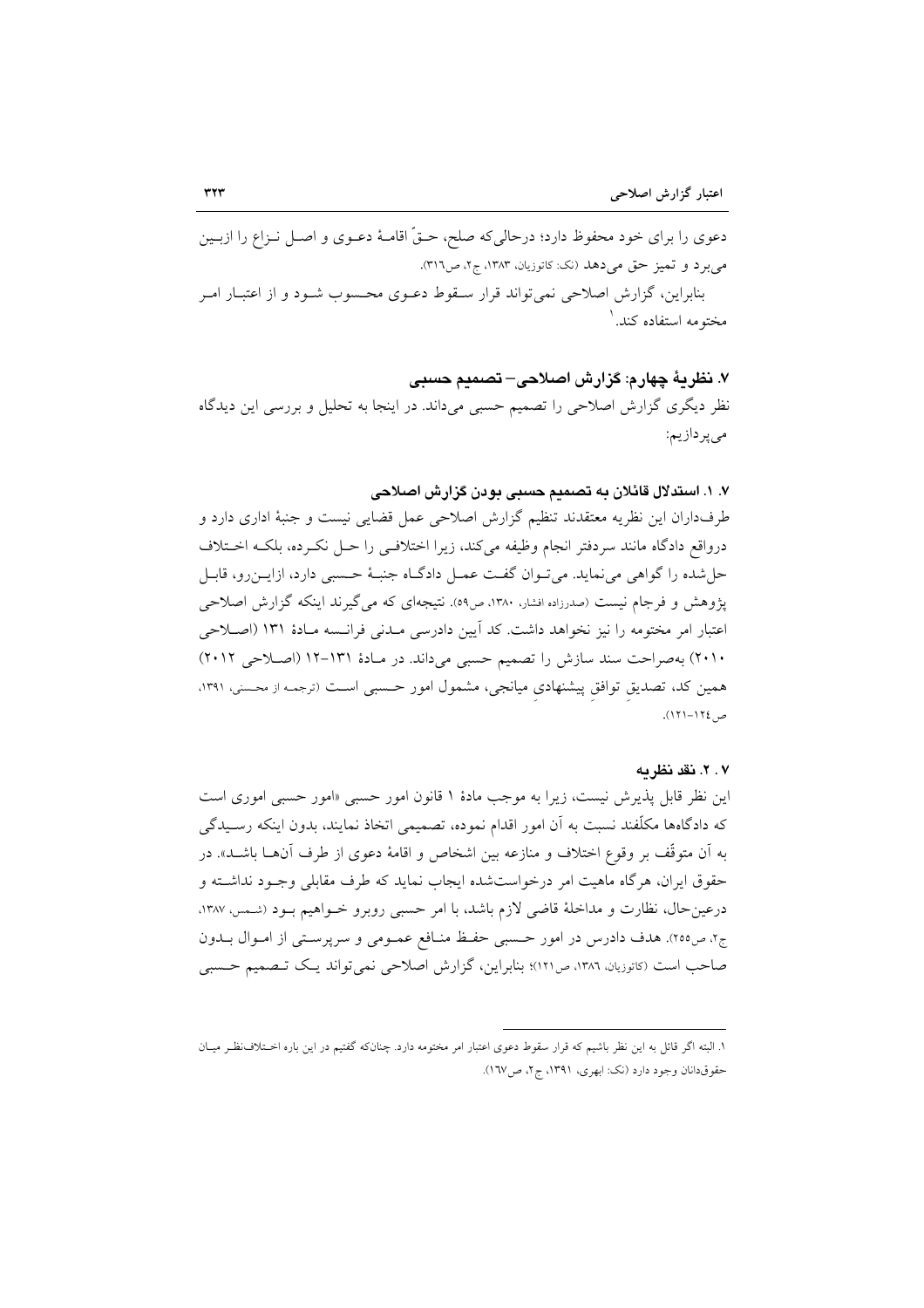شمرده شود، زيرا در بحث سازش حتماً بايد «نزاع و اختلافـي» ميـان «طـرفين» وجـود داشـته ىاشد.

#### ۸. دىدگاه ىر گزىدە

به نظر نگارندگان این مقاله، در خصوص ماهیت گزارش اصلاحی نمی تـوان بــهطـور مطلــق از یکی از نظریات پیش گفته جانبداری کرد. سـازش ناشـی از گـزارش اصـلاحی در دو حالـتِ کاملاً متفاوت می تواند صادر گردد که هر کدام آثار خاص ّخود را دارد:

### ۰۰.۸ دالت اول

پایان دادن به اختلاف می تواند به این صورت باشد که هریک از طرفین دعوی قسمتی از ادعای خود را نادیده گرفته، از دادگاه درخواست کند قراردادی را که بر ایـن مبنـا تنظـیم نمـودهانـد، «تثبیت» نماید. در این حالت، قاضی دادگاه موضوع سازش و شرایط آن را به ترتیبی کـه واقـع شده است در صورتمجلس منعکس میکند و به امضای طرفین رسانده، خود نیـز آن را امــضا مي نمايد.

درخواست برای انجام سازش از دادگاه، قبل از اقامهٔ دعوا نیـز امکـانپــذیر اسـت. در ایـن حالت که دادگاه به دادن سند توافق اصحاب دعوی اکتفا میکند و رأیی واقعی صادر نمیکند، گزارش اصلاحی از خصوصیات اعمال قضاوتی برخوردار نیست؛ چراکه در این حالـت نــوعی «تثبيت قرارداد صلح» اصحاب دعواست.

سرانجام، در این حالت گزارش اصلاحی فاقـد اعتبـار امـر قـضاوتشـده اسـت و قابليـت تجدیدنظر و پیگیری از دیگر راههای شکایت را ندارد. اما چون قرارداد صلح میباشد، میتواند موضوع دعواي بطلان، فسخ و يا اقاله قرار گيرد (به استناد مـواد ٧٥٤، ٧٦٠، ٧٦١، ٧٦٢، ٧٦٤، ٧٦٤، ٧٦٥، ٧٦٧ و ٧٧٠ ق.م.). حكم شمارة ٣١١–١٣٢٦/١/٢٦ شعبة سوم ديوان عالمي كشور ناظر بـه همین قسم گزارش اصلاحی است: «درصورتی که اطراف دعوا قضیه را اصلاح کنند به موجب مادهٔ ٦٢٧ ق.آ.د.م. (مادهٔ ١٨١ فعلي) دادگاه مكلّف است خـتم دادرســي را در پرونــده قيــد و گزارش اصلاحی آن را صادر کند و نباید دادخواست تصحیح نسبت بـه گـزارش اصـلاحی را قبول نمايد؛ زيرا بر طبق مادة ١٨٩ همان قانون (مادة ٣٠٩ فعلي) درخواست تصحيح راجـع بـه احکام و قرارهای دادگاه است و شامل گزارش اصلاحی نمی شود».

#### ۰۸. ۲. حالت دوم

در این حالت، کیفیت توافق اصحاب دعوی بهگونهای است که دادگاه پس از احراز آن حکمــی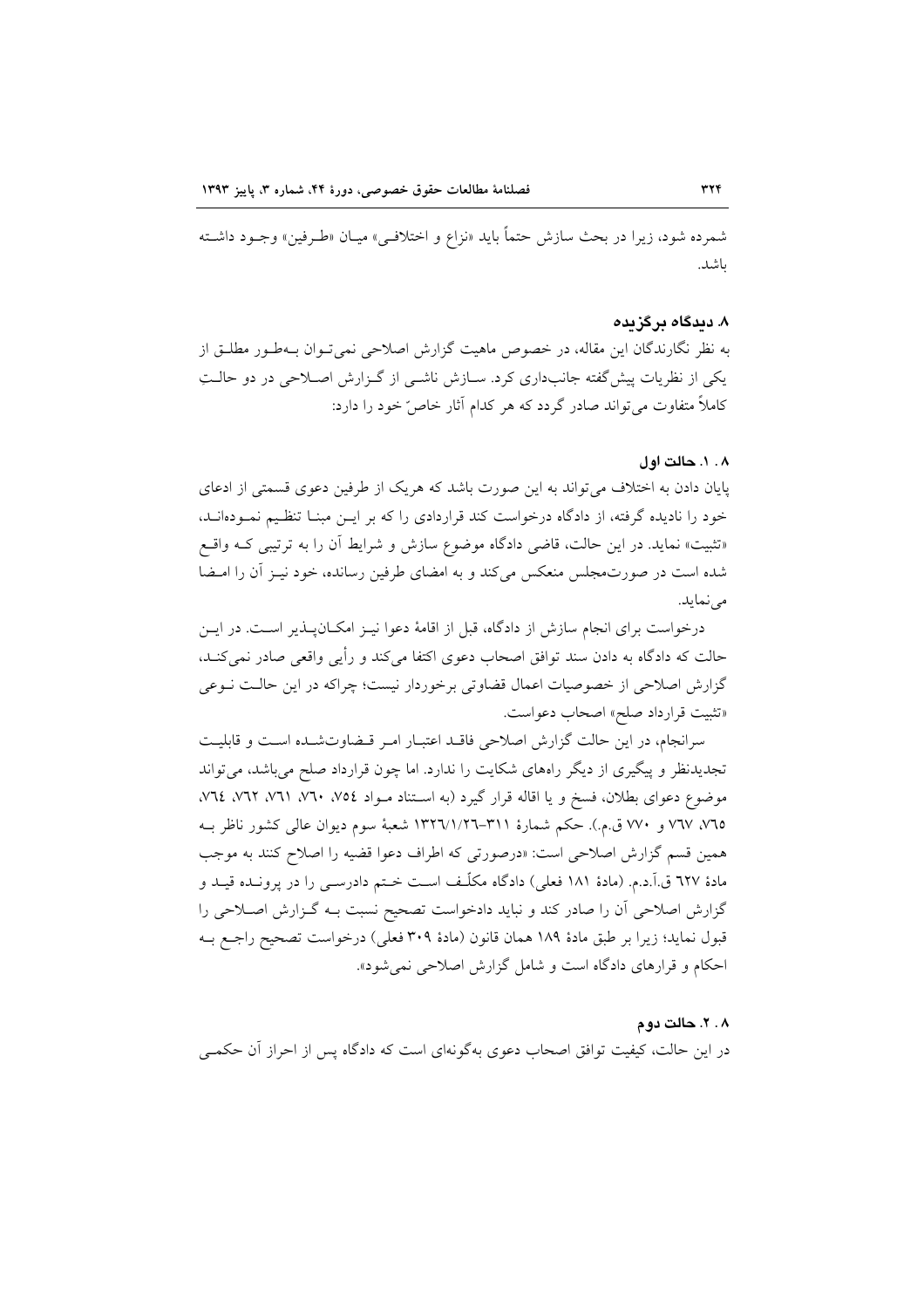واقعی صادر می کند که دارای اسباب موجهه، منطـوق و نتیجـهٔ حکـم اسـت و ایـن نظـارت و تصمیم دادگاه به گزارش اصلاحی خصوصیتی قـضاوتی مـی بخـشد. درواقـع در ایـن حالـت، دادرس، قرارداد منعقده میان طرفین را به خود اختصاص میدهـد؛ بنـابراین عملـی کـه دادگـاه صادر مي كند، حكم شمرده مي شود و واجد آثار ساير احكام است (شمس، ۱۳۸۷، ج۲، ص۲۳۸).

گزارش اصلاحی در این حالت دارای اعتبار امر قضاوتشده بوده، قابل شکایت و اعتراض است. در حقوق فرانسه، این نوع گزارش اصلاحی چون اصحاب دعوی در أخذ آن بــه وجــود اختلاف تظاهر کردهاند، به رأى حيلهاى` معروف است. اين رأى، نظر به ويژگي قضاوتي خود، اعتبار امر مختومه را دارد و از قابلیت تجدیــدنظر و پیگیــری از دیگــر راههــای شــکایت از آرا برخوردار میباشد و نمیتواند موضوع دعوای بطلان قرار گیرد (نک: شمس، ۱۳۸۷، ج۲، ص۲۶۹-۲۳۸).

# ۹. نتىجە

قانون گذار یکی از اسباب زوال دادرسی را سازش طرفین دعوی با یکدیگر دانسته که بــه زعــم همهٔ حقوقدانان بهترین شکل فصل خصومت و احقاق حق است. یـک ضـربالمشـل حقـوقی می گوید: «یک سازش بد، بهتر از یک دادرسی خوب است»<sup>۲</sup>؛ چراکه حلّ منازعه میــان طــرفین بر اثر دادرسی ممکن است دعوی را مختومه کند، ولی به خـصومت پایـان نخواهــد داد، فقـط دعوی خاتمه یافته و واجد امر مختومه شده است؛ درحالی که در سازش هم حل اختلاف میان طرفین انجام شده است و هم فصل خصومت و ایجاد فضای وداد و دوستی. آشکار است ک چنین شکل حلِّ اختلافی بهتر از طریق صدور حکم است که نتیجهٔ آن قلـب عنــوان طــرفین از خواهان و خوانده به محکومٌله و محکومٌعليه است؛ درحالي که خصومت و اخـتلاف همچنــان ممكن است يابرجا باشد.

در خصوص امکان تسرّی قاعدهٔ اعتبار امر قضاوتشـده بــه گــزارش اصــلاحی، بــسته بــه ماهیتی که برای گزارش اصلاحی انتخاب شود، نتیجه متفاوت است. عـدمای ماهیـت گـزارش اصلاحی را عقد صلح می دانند، گروهی ماهیت آن را حکسه، دسـتهای قبرار سـقوط دعـوی، و عدهای تصمیم حسبی میدانند. پذیرش مطلق هریک از این چهار نظر توالی فاسدی دربر دارد. به نظر نگارندگان این مقاله، باید میان دو شکل از گـزارش اصـلاحی تفکیـک قائـل شــد: اگـر گزارش اصلاحی صرف تثبیت توافق اصحاب دعوی باشد، رأی قضایی شمرده نمی شود و فقط آثار احکام را دارد؛ پس لازم نیست به شکل دادنامه تنظیم شود. چنـین گزارشـی از اعتبـار ا*مـر* مختومه برخوردار نيست و فقط مي تواند موضوع دعواي بطلان، فسخ يا اقالـه (مطـابق شــرايط

1. jugement d'expédient.

<sup>2.</sup> A bad settlement is often better than a good lawsuit.